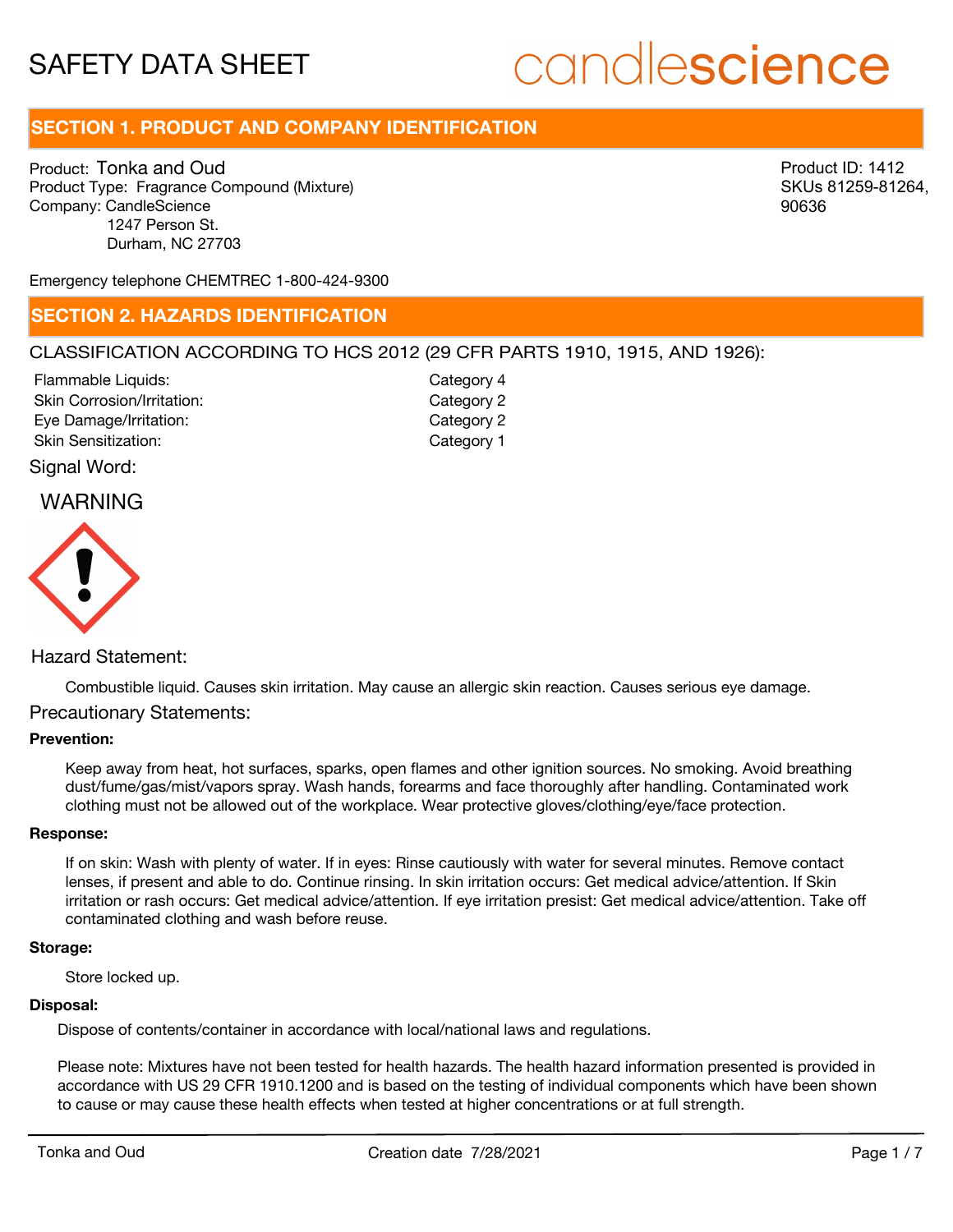## **SECTION 3. COMPOSITION/INFORMATION ON INGREDIENT**

| Hazardous components                                                            | CAS No.        | Weight %  |
|---------------------------------------------------------------------------------|----------------|-----------|
| 2-acetyl-1,2,3,4,5,6,7,8-octahydro-2,3,8,8-tetra-methylnaphtalene (main isomer) | 54464-57-2     | $10 - 30$ |
| Hexyl cinnamic aldehyde                                                         | $101 - 86 - 0$ | $10 - 30$ |
| Vanillin                                                                        | 121-33-5       | $5 - 10$  |
| Coumarin                                                                        | $91 - 64 - 5$  | $5 - 10$  |
| Linalyl acetate                                                                 | 115-95-7       | $1 - 5$   |
| Linalool                                                                        | 78-70-6        | $1 - 5$   |
| d-Limonene                                                                      | 5989-27-5      | $\leq$ 1  |
| IsoEugenol                                                                      | $97 - 54 - 1$  |           |
| Cinnamaldehyde                                                                  | 104-55-2       |           |
| Geraniol                                                                        | $106 - 24 - 1$ |           |
| delta-3-Carene                                                                  | 13466-78-9     |           |
|                                                                                 |                |           |
|                                                                                 |                |           |

## **SECTION 4. FIRST AID MEASURES**

## Inhalation:

Remove casualty to fresh air and keep warm and at rest. In case of respiratory tract irritation, consult a physician.

### Skin contact:

Wash skin with plenty of water. Take off contaminated clothing. If skin irritation occurs: Get medical advice/attention. If skin irritation or rash occurs: Get medical advice/attention.

### Eye contact:

Rinse cautiously with water for several minutes. Remove contact lenses, if present and easy to do. Continue rinsing. If eye irritation persists: Get medical advice/attention. Get medical advice/attention. Rinse immediately with plenty of water. Obtain medical attention if pain, blinking or redness persist.

### Ingestion:

Call a physician or poison control center immediately. Rinse mouth. Do not induce vomiting. If vomiting occurs, keep head low so that stomach content doesn't get into the lungs.

## Most important symptoms: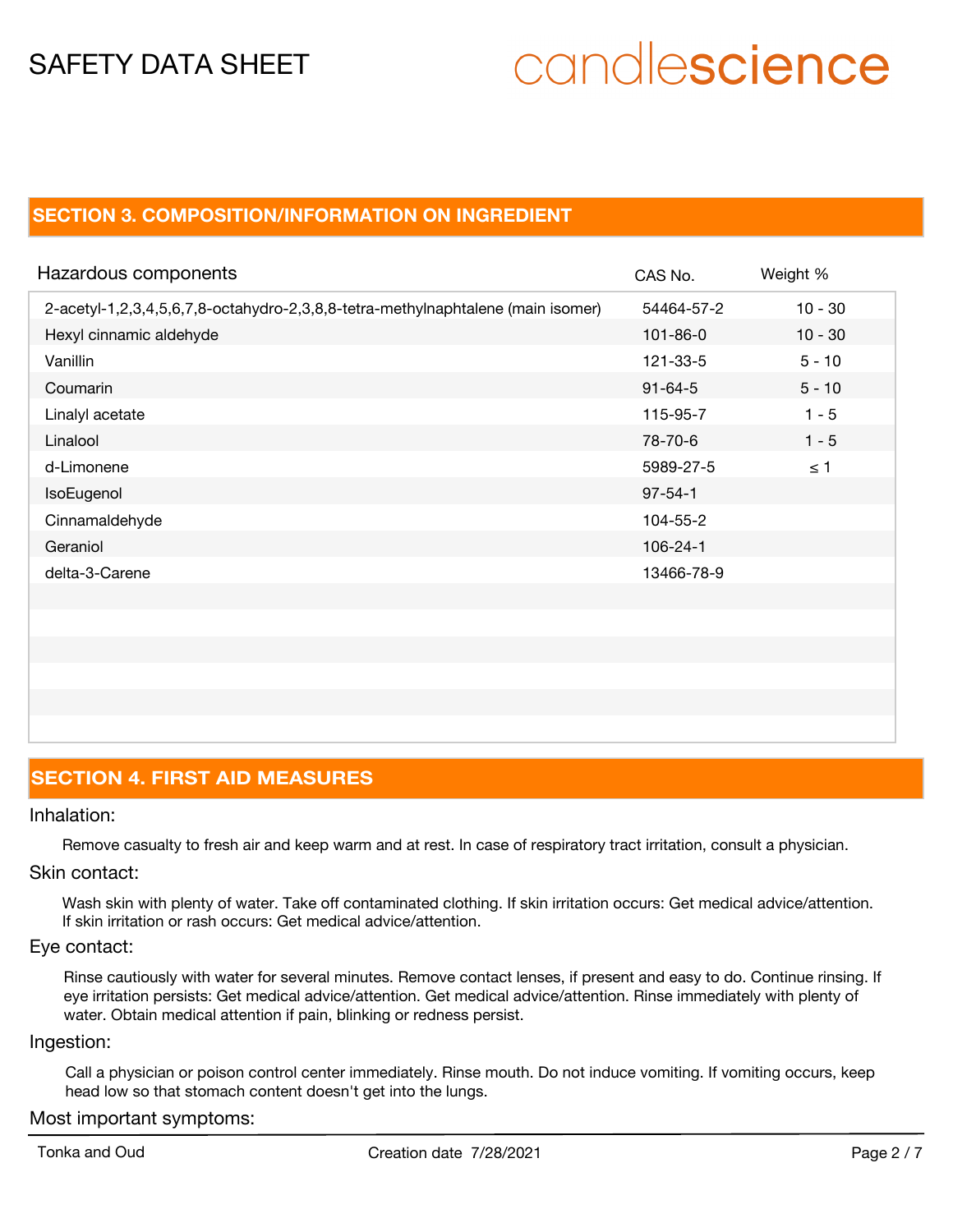# candlescience

Treat symptomatically.

Indication of immediate medical attention:

No data available.

General information:

Wash contaminated clothing before reuse.

## **SECTION 5. FIREFIGHTING MEASURES**

Suitable extinguishing media:

Foam, carbon dioxide, or dry chemical.

Unsuitable extinguishing media:

Avoid use of water in extinguishing fires.

Specific hazards:

During fire, gases hazardous to health may be formed. Do not allow run-off from fire fighting to enter drains or water courses.

Special fire fighting procedures:

Wear self-contained breathing apparatus for firefighting. Move containers from fire area if it can be done safely. Use water spray jet to protect personnel and to cool endangered containers.

## **SECTION 6. ACCIDENTAL RELEASE MEASURES**

## Personal precautions, protective equipment and emergency procedures:

Evacuate personnel to safe areas. Remove all sources of ignition. Ensure adequate ventilation. Keep people away from and upwind of spill/leak. Wear appropriate protective equipment and clothing during clean-up.

### Environmental precautions:

Do not allow to enter into soil/subsoil. Do not allow to enter into surface water or drains. Dispose of in accordance with local regulations. Local authorities should be advised if significant spillage cannot be contained.

## Methods and materials for containment and cleaning up:

Soak up with inert absorbent material (e.g. sand, silica gel, vermiculite). Keep in suitable and closed containers for disposal. Clean contaminated floors and objects thoroughly while observing environmental regulations.

## **SECTION 7. HANDLING AND STORAGE**

Precautions for safe handling:

Avoid contact with skin and eyes. Avoid prolonged inhalation of vapors. Wash hands and other exposed areas with mild soap and water before eating, drinking or smoking and when leaving work. Handle in accordance with good industrial hygiene and safety practices.

Conditions for safe storage, including any incompatibilities:

Store in tightly closed and upright container in a cool, dry, ventilated area. Store away from light, heat, and sources of ignition.

## **SECTION 8. EXPOSURE CONTROLS/PERSONAL PROTECTION**

Exposure Guidelines: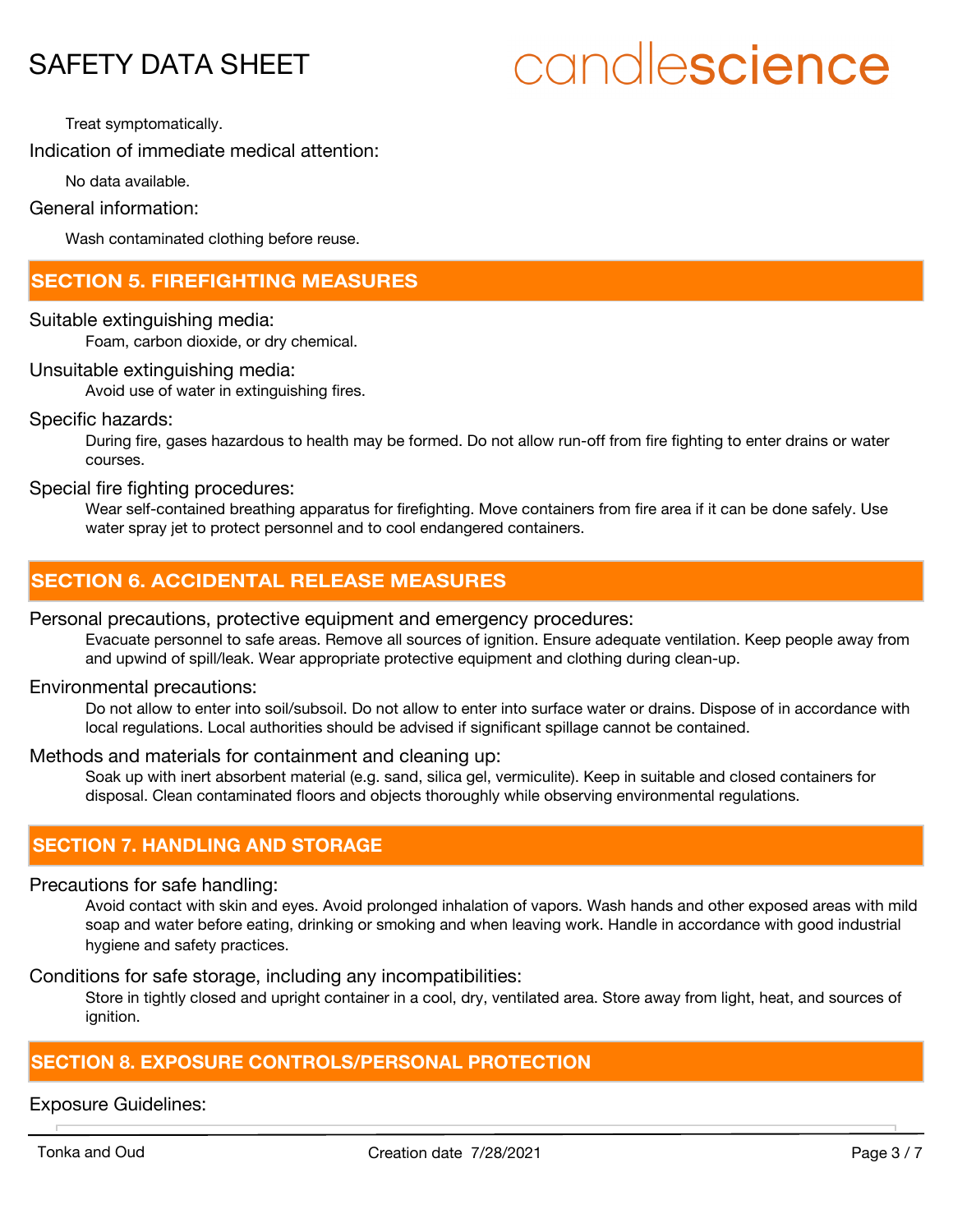## candlescience

ACGIH: Geraniol (CAS 106-24-1) TWA 5 ppm

US WEEL: Vanillin (CAS 121-33-5) TWA 10 mg/m<sup>3</sup>

ACGIH: delta-3-Carene (CAS 13466-78-9) TWA 20 ppm

ACGIH: d-Limonene (CAS 5989-27-5) TWA 5 ppm

## Appropriate Engineering Controls:

## **Ventilation:**

Use engineering controls to maintain airborne levels below exposure limit requirements or guidelines. If there are no applicable exposure limit requirements or guidelines, use only with adequate ventilation. Local exhaust ventilation may be necessary for some operations.

## Personal Protective Equipment:

## **Eye protection:**

Ensure that eyewash stations and safety showers are close to the workstation location. Chemical resistant goggles must be worn.

## **Hand protection:**

Wear chemical resistant gloves suitable for this material as determined by a hazard assessment. Gloves should be discarded and replaced if there is any indication of degradation or chemical breakthrough.

## **Skin and body protection:**

Wear protective clothing suitable for this material as determined by a hazard assessment.

### **Respiratory protection:**

Respiratory protection should be worn when workplace exposures exceed exposure limit requirements or guidelines. If there are no applicable exposure limits or guidelines, use an approved respirator where there is a potential for adverse effects, including but not limited to respiratory irritation or odor, where indicated or required by the exposure assessment. Selection of air-purifying or positive-pressure supplied air will depend on the results of the exposure assessment which includes an evaluation of the specific operations and the actual or potential airborne concentrations. The type of cartridge or filter to be used must be selected and approved for the chemical, class, or classes of chemicals likely to be encountered in the workplace. For emergency conditions, use an approved positive-pressure self-contained breathing apparatus.

### **General hygiene considerations:**

Handle in accordance with good industrial hygiene and safety practice. Remove contaminated clothing and protective equipment before entering eating areas. Wash hands before breaks and immediately after handling the product.

## **SECTION 9. PHYSICAL AND CHEMICAL PROPERTIES**

| Appearance:     | Liquid                     |  |  |
|-----------------|----------------------------|--|--|
| Color:          | Colorless to light yellow  |  |  |
| Odor:           | Characteristic             |  |  |
| Odor threshold: | N/A                        |  |  |
| pH:             | N/A                        |  |  |
| Melting point:  | N/A                        |  |  |
| Boiling point:  | N/A                        |  |  |
| Flashpoint:     | 195.6<br>90.9<br>°C<br>⊸°F |  |  |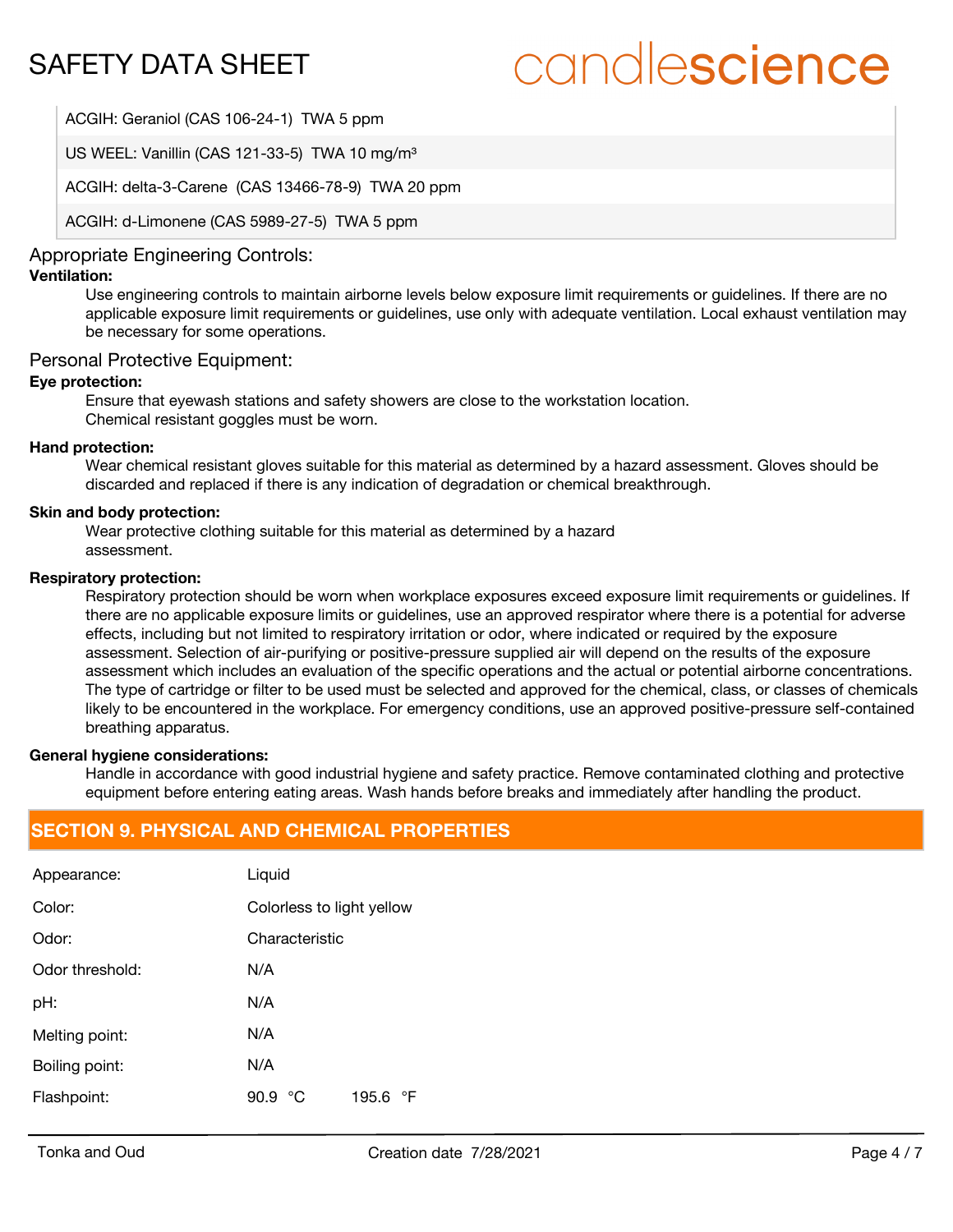## candlescience

| Evaporation Rate (Butyl Acetate = 1): $N/A$       |                   |  |
|---------------------------------------------------|-------------------|--|
| Flammability (solid, gas):                        | N/A               |  |
| Upper lower flammability or explosive limits: N/A |                   |  |
| Vapor density (Air=1):                            | N/A               |  |
| Vapor pressure:                                   | N/A               |  |
| Specific gravity (H2O=1):                         | $0.9940 - 1.0240$ |  |
| Solubility in water:                              | N/A               |  |
| Solubility in other solvents:                     | N/A               |  |
| Partition coefficient: n-octanol/water:<br>N/A    |                   |  |
| Auto-ignition temperature:                        | N/A               |  |
| Decomposition temperature:                        | N/A               |  |
| Kinematic viscosity:                              | N/A               |  |
| Dynamic viscosity:                                | N/A               |  |
| Explosive properties:                             | N/A               |  |
| Oxidizing properties:                             | N/A               |  |
| Refractive index:                                 | N/A               |  |

## **SECTION 10. STABILITY AND REACTIVITY**

### **Chemical stability:**

The product is stable and non-reactive under normal conditions of use, storage and transport.

## **Possibility of hazardous reactions:**

Material is stable under normal conditions.

### **Conditions to avoid:**

Heat, flames and sparks. Temperature extremes and direct sunlight.

## **Incompatible materials:**

Strong oxidizing agents. Strong acids. Strong Bases.

## **Hazardous decomposition products:**

No hazardous decomposition products are known.

## **SECTION 11. TOXICOLOGICAL INFORMATION**

## **Acute oral toxicity:**

1500 mg/kg

## **Acute dermal toxicity:**

1900 mg/kg

## **Acute inhalation toxicity:**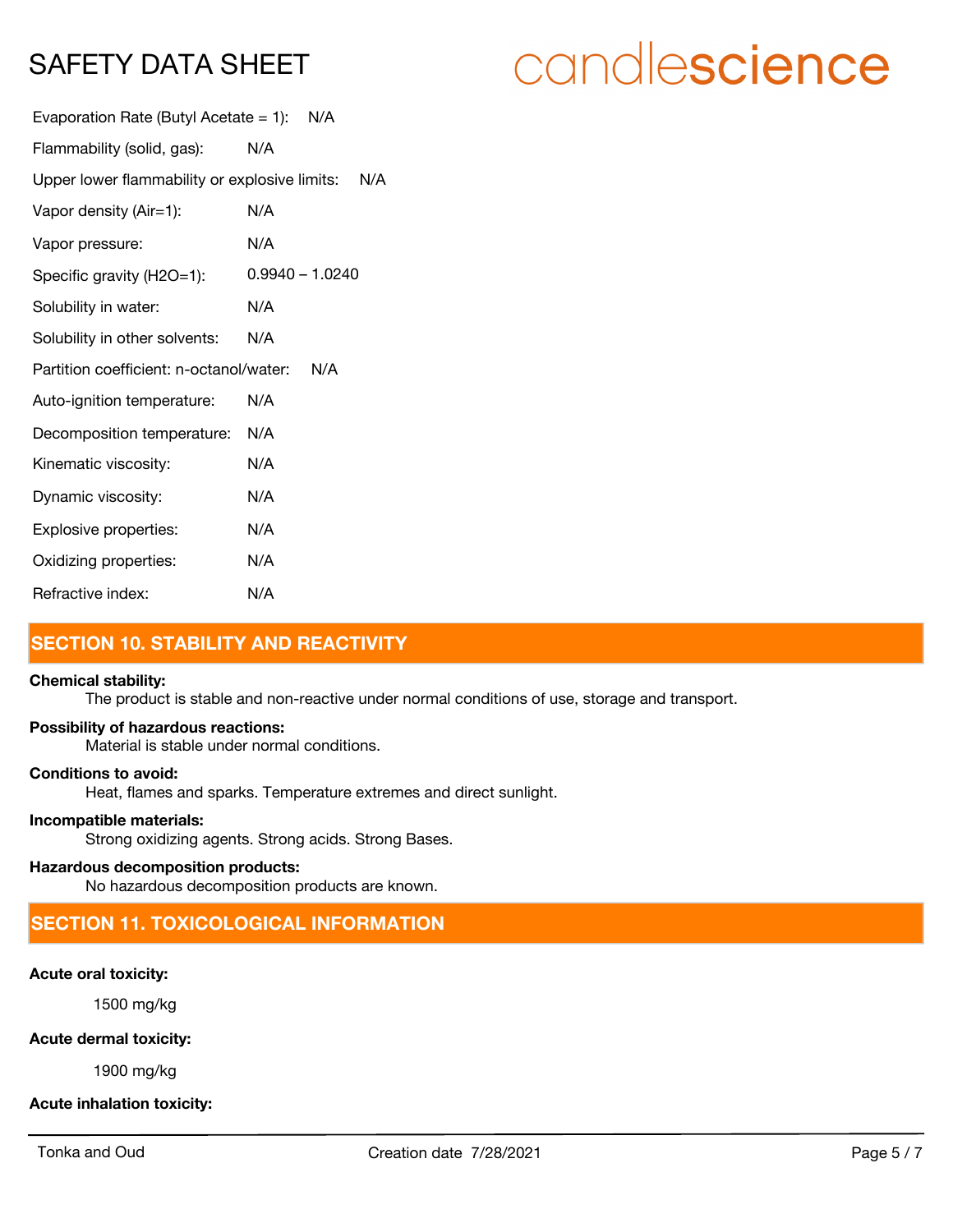# candlescience

No data available.

### **Skin corrosion/irritation:**

Causes skin irritaion.

#### **Serious eye damage/eye irritation:**

Causes serious eye irritation.

#### **Respiratory or skin sensitization:**

May cause an allergic skin reaction.

#### **Mutagenicity:**

No data available.

#### **Reproductive toxicity:**

No data available.

#### **Carcinogenicity:**

No data available.

Please note: Mixtures have not been tested for health hazards. The health hazard information presented is provided in accordance with US 29 CFR 1910.1200 and is based on the testing of individual components which have been shown to cause or may cause these health effects when tested at higher concentrations or at full strength.

## **SECTION 12. ECOLOGICAL INFORMATION**

#### **Ecotoxicity:**

The product is not considered harmful to aquatic organisms or to cause long-term adverse effects in the environment.

## **Persistence and Degradability:**

Readily biodegradable in water.

## **Bioaccumulation:**

Low potential for Bioaccumulation (Log Kow < 4)

#### **Other Adverse Effects:**

No data available.

## **SECTION 13. DISPOSAL CONSIDERATIONS**

### **Disposal instructions:**

Collect and reclaim or dispose in sealed containers at licensed waste disposal site. Do not allow this material to drain into sewers/water supplies. Do not contaminate ponds, waterways or ditches with chemical or used container. Dispose of contents/container in accordance with local/regional/national/international regulations.

#### **Local disposal regulations:**

Dispose in accordance with all applicable regulations.

#### **Hazardous waste code:**

The waste code should be assigned in discussion between the user, the producer and the waste disposal company.

### **Waste from residues/unused products:**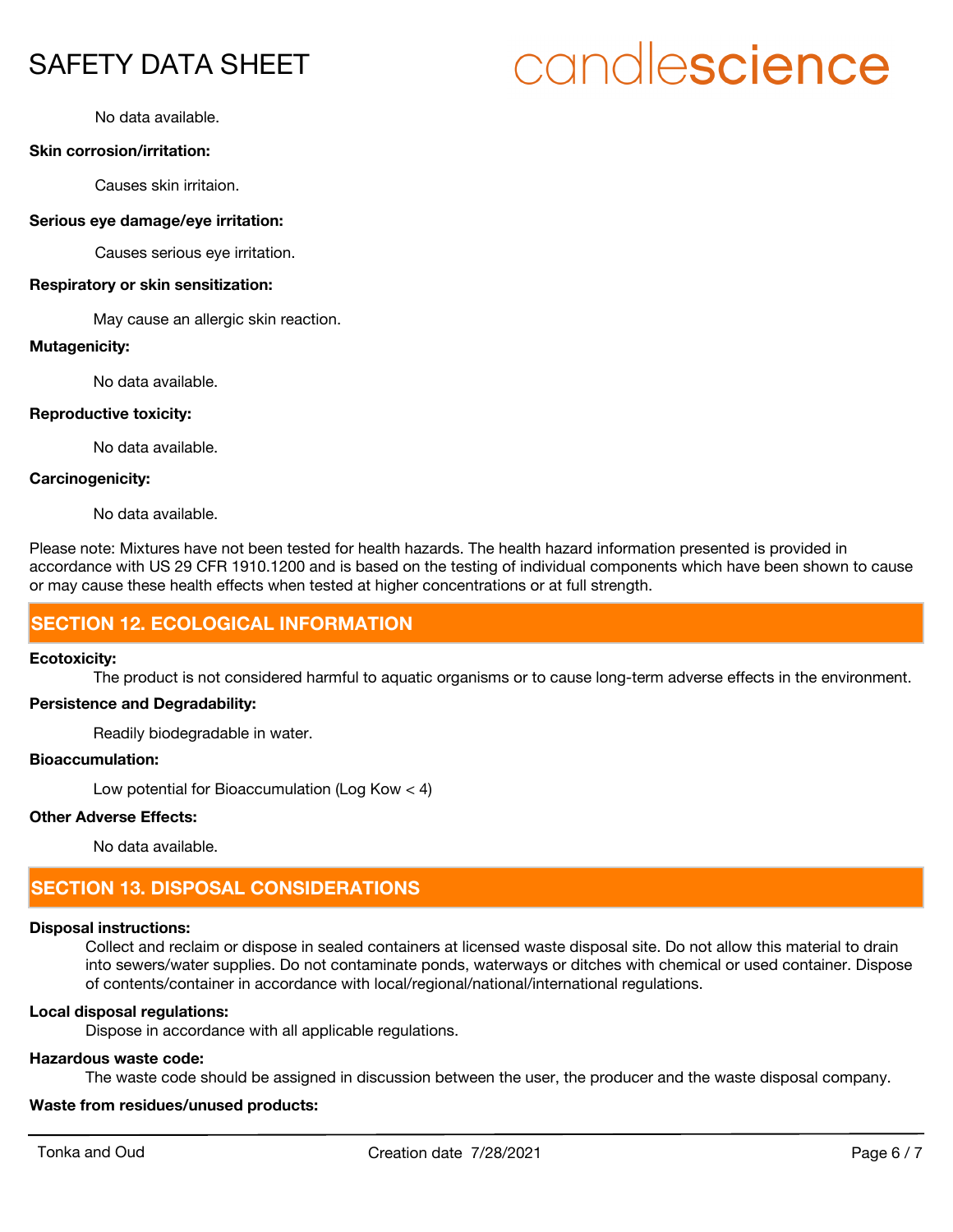

Dispose of in accordance with local regulations. Empty containers or liners may retain some product residues. This material and its container must be disposed of in a safe manner.

#### **Contaminated packaging:**

Since emptied containers may retain product residue, follow label warnings even after container is emptied. Empty containers should be taken to an approved waste handling site for recycling or disposal.

| <b>SECTION 14. TRANSPORT INFORMATION</b> |                                                                                                                                             |  |
|------------------------------------------|---------------------------------------------------------------------------------------------------------------------------------------------|--|
| <b>IATA UN Number:</b>                   | <b>UN3082</b>                                                                                                                               |  |
| <b>IATA UN Proper Shipping Name:</b>     | Environmentally hazardous substances, liquid, n.o.s (1-(1,2,3,4,5,6,7,8-<br>OCTAHYDRO-2,3,8,8-TETRAMETHYL-2-NAPHTHALENYL)ETHANONE (54464-57 |  |
| <b>IATA Transport Hazard Class:</b>      | 9                                                                                                                                           |  |
| <b>IATA Packing group:</b>               | Ш                                                                                                                                           |  |
| <b>IATA Environmental Hazards:</b>       | N/A                                                                                                                                         |  |
| <b>IATA ERG Codes:</b>                   | N/A                                                                                                                                         |  |
| <b>IATA Special Precautions:</b>         | N/A                                                                                                                                         |  |
| <b>IATA Other Information:</b>           | N/A                                                                                                                                         |  |
| <b>IMDG UN Number:</b>                   | <b>UN3082</b>                                                                                                                               |  |
| <b>IMDG UN Proper Shipping Name:</b>     | Environmentally hazardous substances, liquid, n.o.s (1-(1,2,3,4,5,6,7,8-<br>OCTAHYDRO-2,3,8,8-TETRAMETHYL-2-NAPHTHALENYL)ETH                |  |
| <b>IMDG Transport Hazard Class:</b>      | 9                                                                                                                                           |  |
| <b>IMDG Packing Group:</b>               | $\mathbf{III}$                                                                                                                              |  |
| <b>IMDG Environmental Hazards:</b>       | No data available.                                                                                                                          |  |
| <b>IMDG EMS:</b>                         | No data available.                                                                                                                          |  |
| <b>IMDG Special Precautions:</b>         | No data available.                                                                                                                          |  |
| <b>IMDG Transport in Bulk:</b>           | No data available.                                                                                                                          |  |

## **SECTION 15. REGULATORY INFORMATION**

#### **TSCA:**

All components of this product are listed or excluded from listing on the TSCA inventory.

## **SECTION 16. OTHER INFORMATION**

The information and recommendations contained in this data sheet represent, to the best of CandleScience's knowledge and belief, an accurate and reliable representation as the known data for this material. Since the conditions for use, handling, storage and disposal of this product are beyond CandleScience's control, it is the user's responsibility both to determine safe conditions for use of this product and to assume liability for loss, injury, damage or expense arising out of the product's improper use. No warranty, expressed or implied, regarding the product described herein shall be created by or inferred from any statement or omission in this SDS. Various government agencies (e.g. DOT, EPA, FDA) may have specific regulations concerning the transportation, handling, storage, use or disposal of this product, which may not be reflected in this SDS. The user should